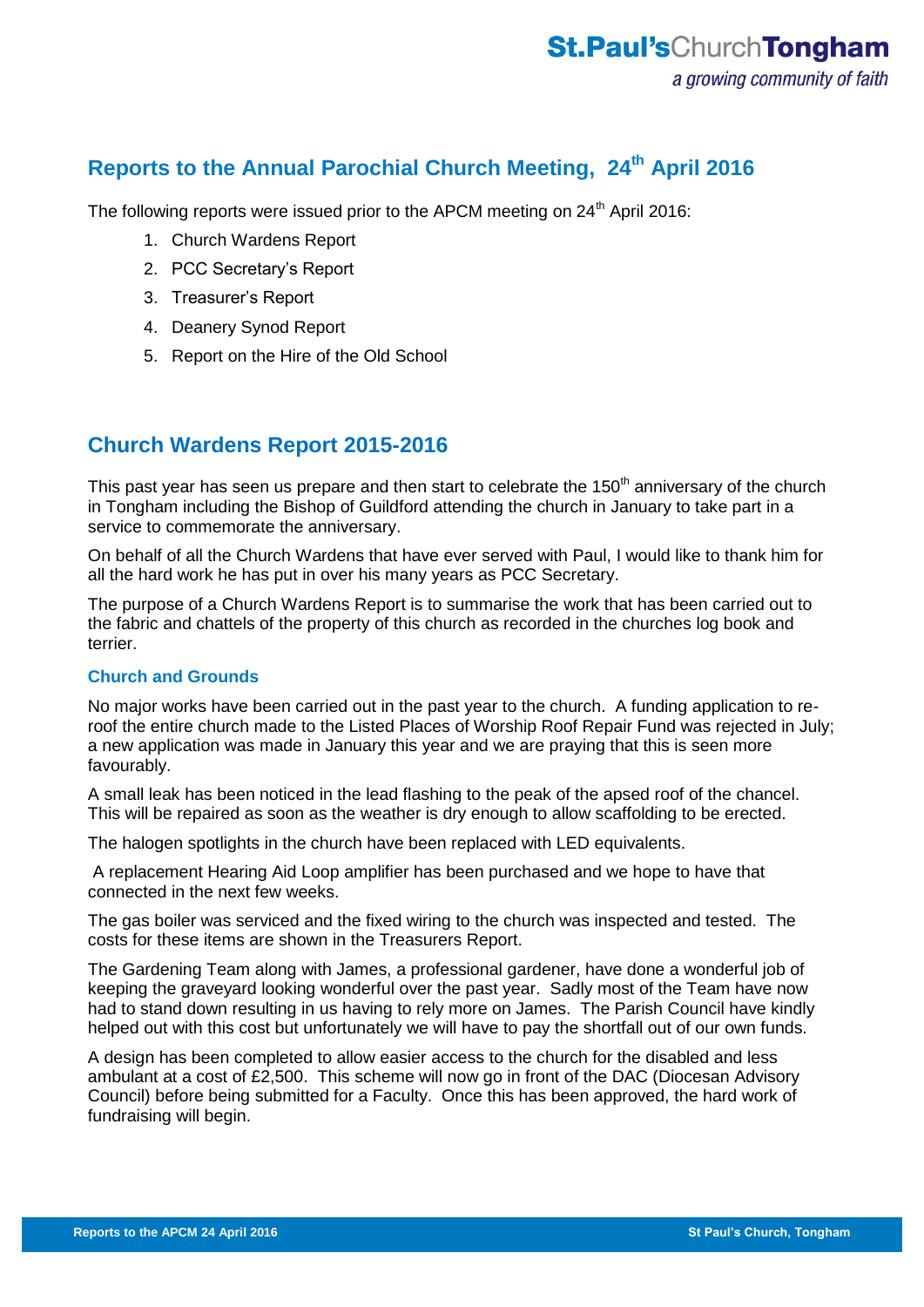#### **Bell Tower**

We have secured, at present, £2,760 towards repairs to the bell tower through the Dr Henry Morris Chester Fund. This work will include repairing the broken gutter and treating and painting the windows as well as repainting the clock face and re-gilding the hands. We had hoped to carry out the work last year but we had to change contractor and the new one will only carry out the work via a scaffolding tower which we have not the money for, so at the moment we are looking for other options or to see if someone will sponsor the scaffolding.

#### **The Old School**

The guttering to the east of the Old School has been refurbished and is now doing its job. It is hoped that, should we ever see a sustained dry period, this work will allow the wall in the cleaners cupboard to dry out and that be able to be re-plastered. However it should be noted that during this work it was found that the drainage ditch that these gutters run into does not, in fact, run anywhere! The pipe it once connected to is now blocked and the ditch is too deep and slopes the wrong way. We must look at running either a new ditch or a proper drainage system or risk severe damage to the fabric of the Old School.

New windows have been installed in the south room to replace the old rotting ones. These are a vast improvement as is the new rear door which can actually be closed!

Overall we are moving in the right way with the maintenance of the church but with several big projects in the pipeline involving every part of the church, we need your prayers and as much help as you all can offer to bring them to fruition.

**Margaret Murray and Sean Kavanagh**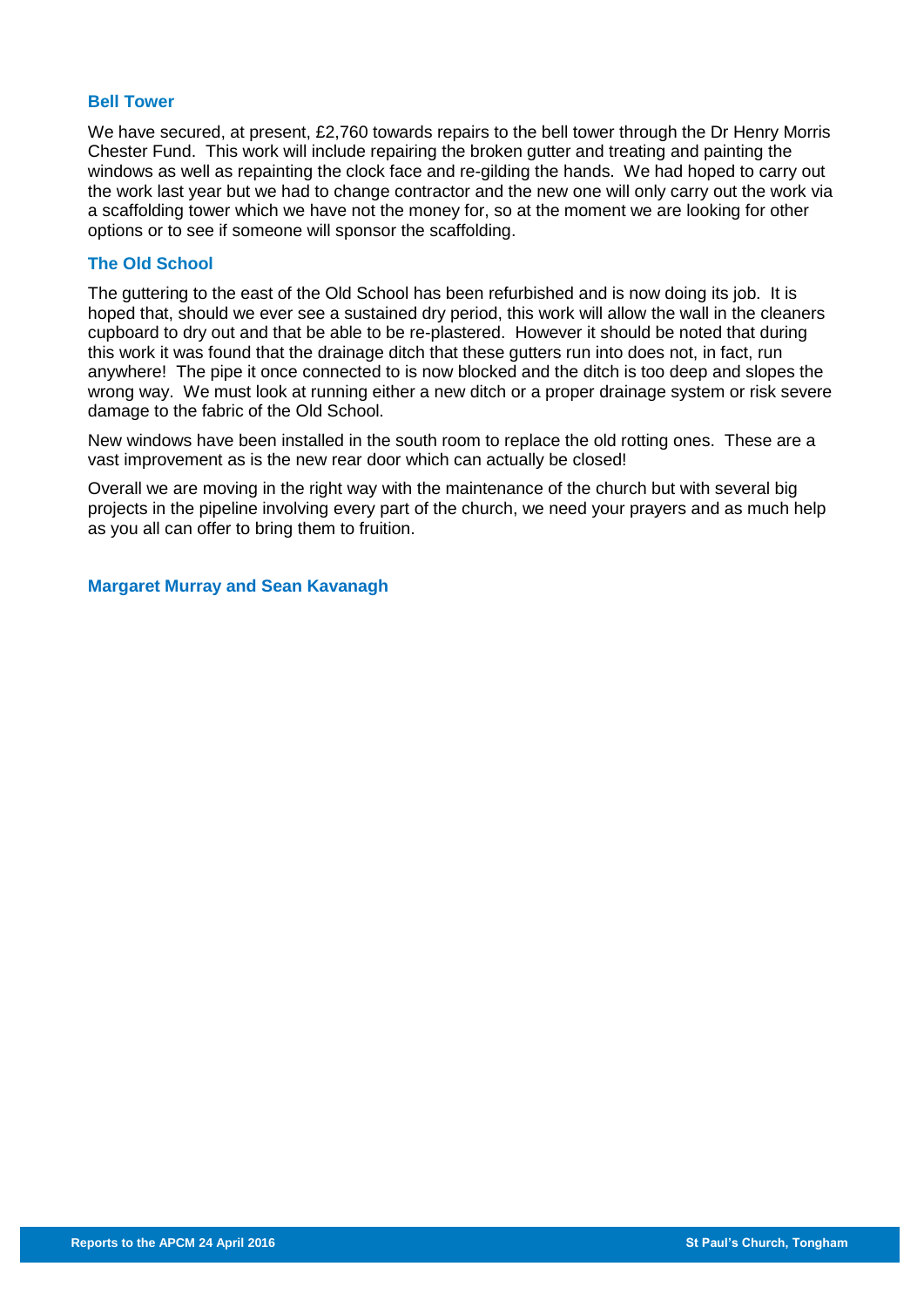## **PCC Secretary's Report to APCM 2016: Paul Burdett**

### **Administrative information:**

St Paul's Church is located in Poyle Road, Tongham, GU10 1DS and is within the

#### **Aldershot Deanery** of the **Guildford Diocese**.

The Parochial Church Council (PCC) is a 'charity exempt from registration' with the Charity Commission.

PCC members in office at the time of writing are:

**Vicar**: Revd. Claire Holt - Chair **Wardens**: Mr Sean Kavanagh - Vice chair (since 2014) Mrs Margaret Murray (since 2015) **Elected Representatives**:

Deanery Synod: Mrs Sally Banks and Mr Kay Tauschwitz (next elections 2017) Elected members: (until 2018) Mrs Sophie Vincent, Mr Dave Welch and Mr Glenn Penfold. (until 2017) Mrs Norah Ashley-Barker, Mr Bill Manfield and Mrs Nicki Bunce. (until 2016) Mr Phil Treherne & Mrs Kate Crabtree. **Co-opted members**: Mrs Jane Milne and Mr Rutton Viccajee **Treasurer**: Mrs Susan Treherne (co-opted since 2012) **Secretary to PCC:** Mr Paul Burdett (co-opted since 2002)

### **Structure, governance and management**

The method of appointment of Elected Members conforms to the requirements of The Church Representation Rules (2011 revision) whereby all Church attendees are encouraged to register on the Electoral Roll and may then seek election to the PCC.

Usually members are elected for three years (and may serve for six years before resting for a minimum of a year) ideally with three members being elected each year as three retire (but they remain eligible for re-election if they have not completed six consecutive years on the Council).

Reaching the end of their term this year and now standing down are Mr Phil Treherne and Mrs Kate Crabtree. You may now rest with grateful thanks for your contribution of service you have given to the Council. Also included in this term is Mrs Jane Milne who was co-opted to fill a vacancy and is now eligible for election.

Sally Banks and Kay Tauschwitz represent us at Deanery Synod and Rutton Viccajee is co-opted while undergoing his training for ordination. He is a most welcome addition and will, hopefully, benefit as much as we shall by his presence.

Mrs Susan Treherne, our Treasurer, continues to produce her reports in her clear and concise way and makes the task look easy!

While not members of the PCC, Mrs Elaine Penfold remains our Child Protection Officer assisted by Mrs Julie Kavanagh. Mrs Kathleen Wontner is our organiser for Women's World Day of Prayer and Mrs Sally Banks is our Parish Administrator. Thanks to each one of you.

### **Objectives and activities**

The PCC has the responsibility of co-operating with Vicar: Revd. Claire Holt, in promoting within the ecclesiastical parish the whole mission of the Church (pastoral, evangelistic, social and ecumenical). The PCC also has freehold ownership and maintenance responsibilities for The Old School (beside the Church in Poyle Road) which serves as the Church Hall.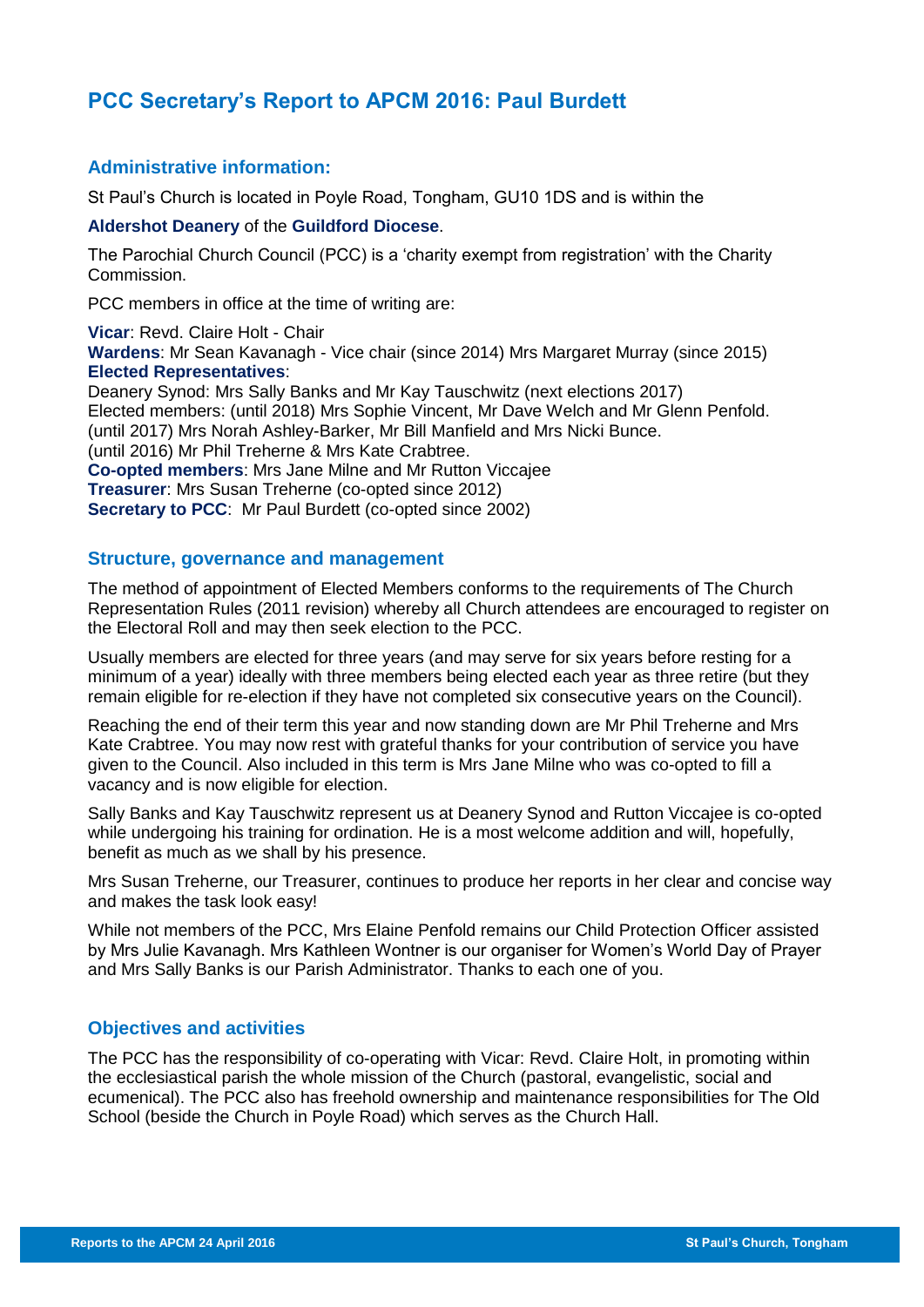#### **Church attendance**

There are now 100 names on the Church Electoral Roll. Average weekly attendance at the main Sunday service over the whole of 2015 was 60 adults and 27 children.

#### **Review of the year**

The PCC met on six scheduled dates to conduct the usual business of the council. The Finance and Standing Committee (F&S - comprising of Vicar + both wardens + treasurer + secretary + 1 elected PCC member) has met four times during the year mainly to discuss items for the agenda of full council meetings.

During the year there are opportunities for our younger members to meet at Youth Club as well as on Sundays at Buzz and Zubb. The Holiday Club (Easter, Summer and Christmas Eve) and Messy Church continue to be very popular.

We describe ourselves as "A Growing Community of Faith" and to this end we offer many opportunities for prayer and have progressed our aim to introduce suitable children to Holy Communion. We also started preparations for our 150th anniversary in 2016 with a walk to neighbouring Seale as a reminder that this was the journey undertaken each week prior to the building of St Pauls. This started a momentum which has carried forward into 2016 with a highlight of Bishop Andrew at our service on 24<sup>th</sup> January and much more in the pipeline.

A look at our website gives comprehensive information about us, about our mission, about our services and about our groups - including the newest "Knit and Natter".

We are on Face-book too.

The Churchyard has again looked beautiful and the team who have achieved this still have my thanks and admiration. It has become necessary to hire a contractor to do a major cut when needed to assist our own volunteers with the Parish Council assisting with funds which is very helpful and much appreciated.

On the financial side we have seen much of the work required by the Quinquennial report completed as well as replacement windows for the South Room of The Old School. We are also well underway with a scheme to allow "Access for All" with plans having been drawn up for a ramp to allow entry without using steps and are currently seeking grants to help fund this.

A complete set of the 2015 accounts will be on display for anyone who would like detailed explanation. As explained last year, because of the current requirement to produce much more detailed accounts, inevitably a considerable number of sheets of paper is needed to cover all the details and, to keep printing costs down, it has again been decided to display these sheets rather than produce copies to be included in this bundle of papers. Anyone who would like their own copy may request a set (which can even be sent by email if you would find it useful). Questions may still be asked during the meeting!

On a personal note, I have decided to stand down as Secretary having been in post since 2002. It has been a pleasure and a privilege to be part of the team for these 14 years and I am grateful for the support I have been given along the way.

#### **Paul Burdett**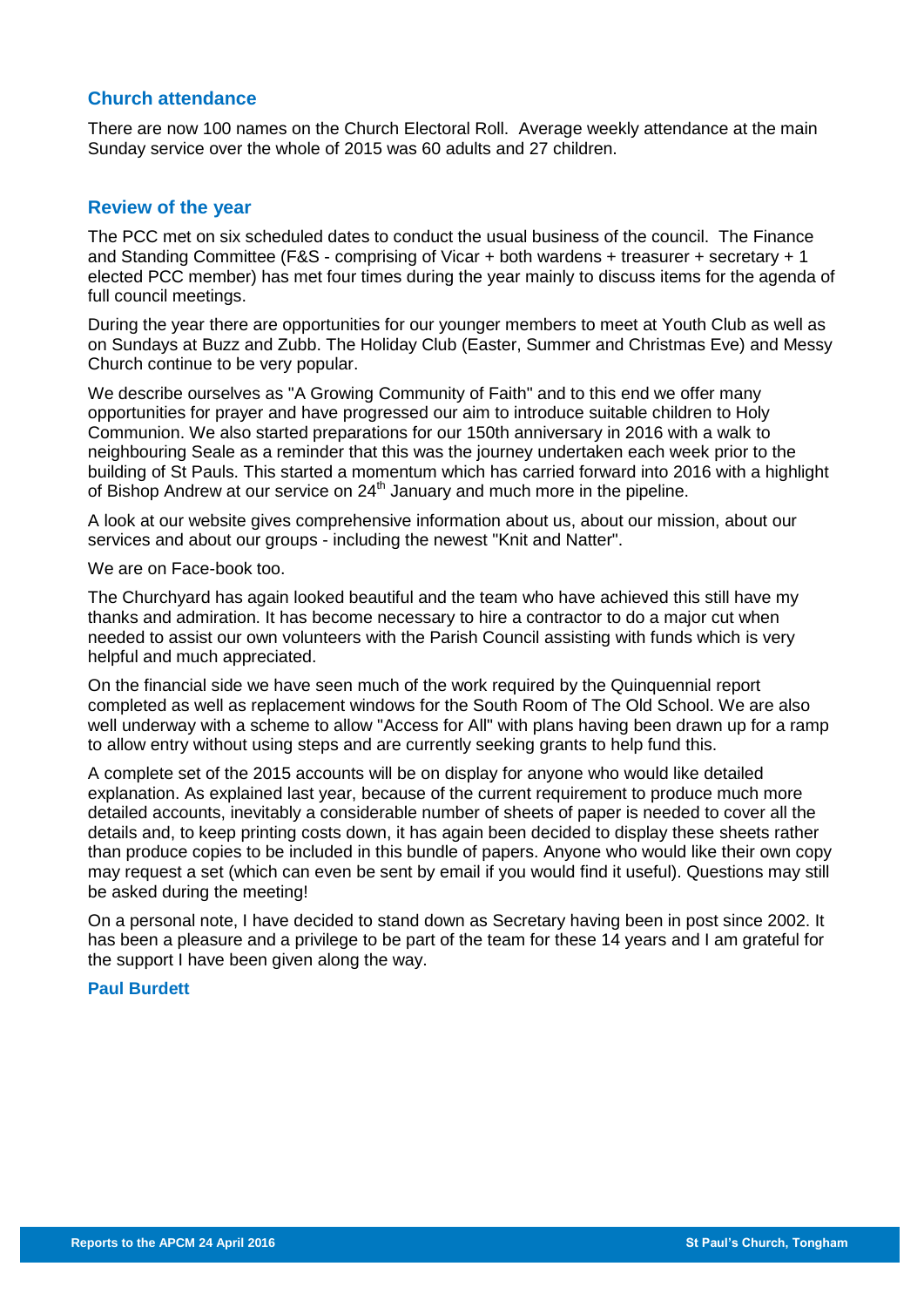# **Treasurer's Report**

### **Treasurer: Sue Treherne**

The accounts for 2015 show that income is down this year. This is because in the previous year several generous gifts were made towards the costs of maintenance, mostly for the Old School and we also reclaimed two years of gift aid. This year there was no appeal for extra funds and we have not put in a claim for Gift Aid. We are going to try and start making more regular claims for Gift Aid and try and smooth out the income over the year.

Running costs for the church have remained stable at roughly £5000 per month and we have continued to address our maintenance projects.

We continued to support Phyllis Tuckwell and Water Aid last year and added support for two Nepalese charities and Elam ministries. In the coming year we will continue to support Phyllis Tuckwell and Step by Step; we will support Water Aid at a reduced level; we will support the two Nepalese charities again and we will include support for Blytheswood Care and a project in Sudan organised by Bishop Anthony, who visited our church last year.

So, to summarise: money came in; money went out; the church still has money in the bank.

#### **Sue Treherne**

A Statement of Church Finances and a Balance Sheet follows.

The full set of pages will be on display at the APCM meeting.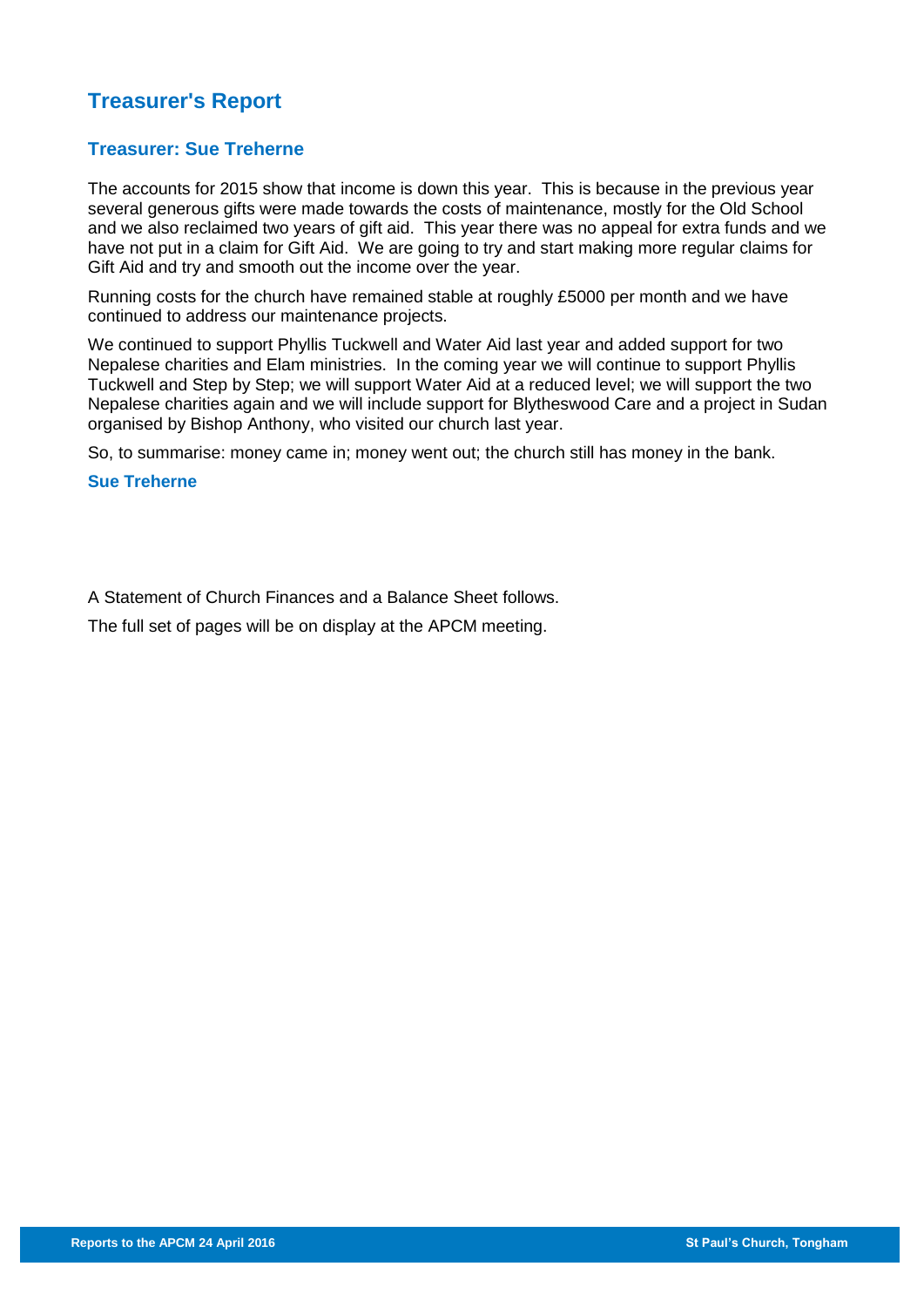## **Parochial Church Council of St Pauls, Tongham Statement of Financial Activities**

### **For the year ending 31st December 2015**

|                                                            |                  | Unrestricted | Restricted | <b>Total Funds</b> |           |
|------------------------------------------------------------|------------------|--------------|------------|--------------------|-----------|
|                                                            |                  | funds        | funds      | 2015               | 2014      |
|                                                            | <b>Note</b>      | £            | £          | £                  | £         |
| <b>INCOMING RESOURCES</b>                                  |                  |              |            |                    |           |
| Incoming resources from donors                             | 2(a)             | 44,576.23    | 0.00       | 44,576.23          | 62,035.58 |
| Other voluntary incoming resources                         | 2(b)             | 0.00         | 1,375.00   | 1,375.00           | 1,772.54  |
| Incoming resources from operating<br>activites             |                  |              |            |                    |           |
| - to further the Councils                                  |                  |              |            |                    |           |
| objects                                                    | 2(c)             | 9,126.98     | 0.00       | 9,126.98           | 7,333.50  |
| - to generate funds                                        | 2(d)             | 9,802.67     | 0.00       | 9,802.67           | 9,879.76  |
| Income from investment                                     | 2(e)             | 174.76       | 0.00       | 174.76             | 111.90    |
| <b>TOTAL INCOMING RESOURCES</b>                            |                  | 63,680.64    | 1,375.00   | 65,055.64          | 81,133.28 |
| <b>RESOURCES EXPENDED</b>                                  |                  |              |            |                    |           |
|                                                            |                  |              |            |                    |           |
| Costs of generating funds                                  | 3(d)             | 2,471.20     | 50.00      | 2,521.20           | 3,442.79  |
| Grants                                                     | 3(a)             | 3,665.09     | 0.00       | 3,665.09           | 2,450.00  |
| Activities directly relating to the<br>work of the church  | 3(b)             | 67,019.80    | 1,780.13   | 68,799.93          | 69,051.51 |
| Church management and                                      |                  |              |            |                    |           |
| administration                                             | 3 <sub>(c)</sub> | 961.14       | 475.00     | 1,436.14           | 835.30    |
| <b>TOTAL RESOURCES EXPENDED</b>                            | 9                | 74,117.23    | 2,305.13   | 76,422.36          | 75,779.60 |
| NET INCOMING/(OUTGOING)                                    |                  |              |            |                    |           |
| <b>RESOURCES</b>                                           |                  | (10, 436.59) | (930.13)   | (11,366.72)        | 5,353.68  |
| <b>GAINS AND LOSSES ON</b><br><b>INVESTMENTS</b>           |                  | 0.00         | 0.00       | 0.00               | 0.00      |
| <b>NET MOVEMENT IN FUNDS</b>                               |                  | (10, 436.59) | (930.13)   | (11,366.72)        | 5,353.68  |
| <b>BALANCES BROUGHT FORWARD AT 1ST</b>                     |                  |              |            |                    |           |
| <b>JAN 2015</b>                                            |                  | 52,291.58    | 1,143.13   | 53,434.71          |           |
|                                                            |                  |              |            |                    |           |
| <b>BALANCES CARRIED FORWARD AT 31ST</b><br><b>DEC 2015</b> |                  | 41,854.99    | 213.00     | 42,067.99          |           |
|                                                            |                  |              |            |                    |           |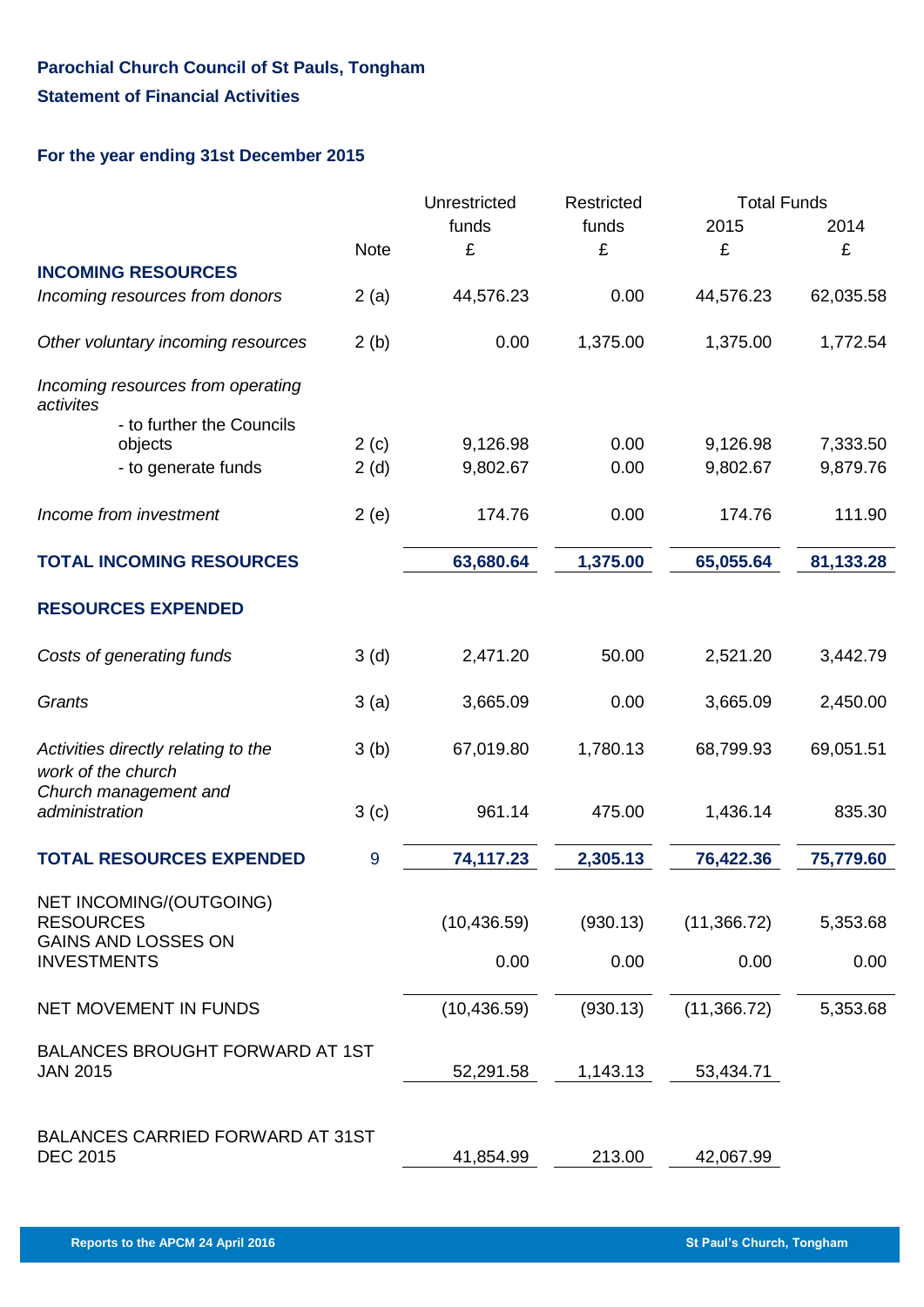# **Parochial Church Council of St Pauls, Tongham Balance Sheet at 31st December 2015**

| <b>Fixed Assets</b>                              | <b>Note</b>                  |                                     | 2015<br>£  | 2014<br>£  |  |  |  |
|--------------------------------------------------|------------------------------|-------------------------------------|------------|------------|--|--|--|
|                                                  | <b>Tangible Fixed Assets</b> | 4                                   | 131,832.91 | 133,366.85 |  |  |  |
| <b>Current Assets</b>                            |                              |                                     |            |            |  |  |  |
|                                                  | Debtors                      | 5                                   | 24.39      | 75.23      |  |  |  |
|                                                  | <b>Short Term Deposits</b>   |                                     | 26,460.23  | 26,285.47  |  |  |  |
|                                                  | Petty Cash                   |                                     | 0.00       | 0.00       |  |  |  |
|                                                  | Deferred Income              |                                     | 0.00       | 0.00       |  |  |  |
|                                                  | Cash at bank and in<br>hand  |                                     | 7,512.65   | 16,116.69  |  |  |  |
|                                                  |                              |                                     | 165,830.18 | 175,844.24 |  |  |  |
| Liabilities: Amounts falling due within one year |                              |                                     |            |            |  |  |  |
|                                                  |                              | 6                                   | (294.98)   | (2,454.76) |  |  |  |
|                                                  |                              | <b>NET CURRENT</b><br><b>ASSETS</b> | 165,535.20 | 173,389.48 |  |  |  |
| <b>NET ASSETS</b>                                |                              |                                     |            |            |  |  |  |
| <b>FUNDS</b>                                     | Unrestricted                 | $\overline{7}$                      | 165,535.20 | 172,459.35 |  |  |  |
|                                                  | Restricted                   | 10                                  | 0.00       | 930.13     |  |  |  |
|                                                  |                              |                                     | 165,535.20 | 173,389.48 |  |  |  |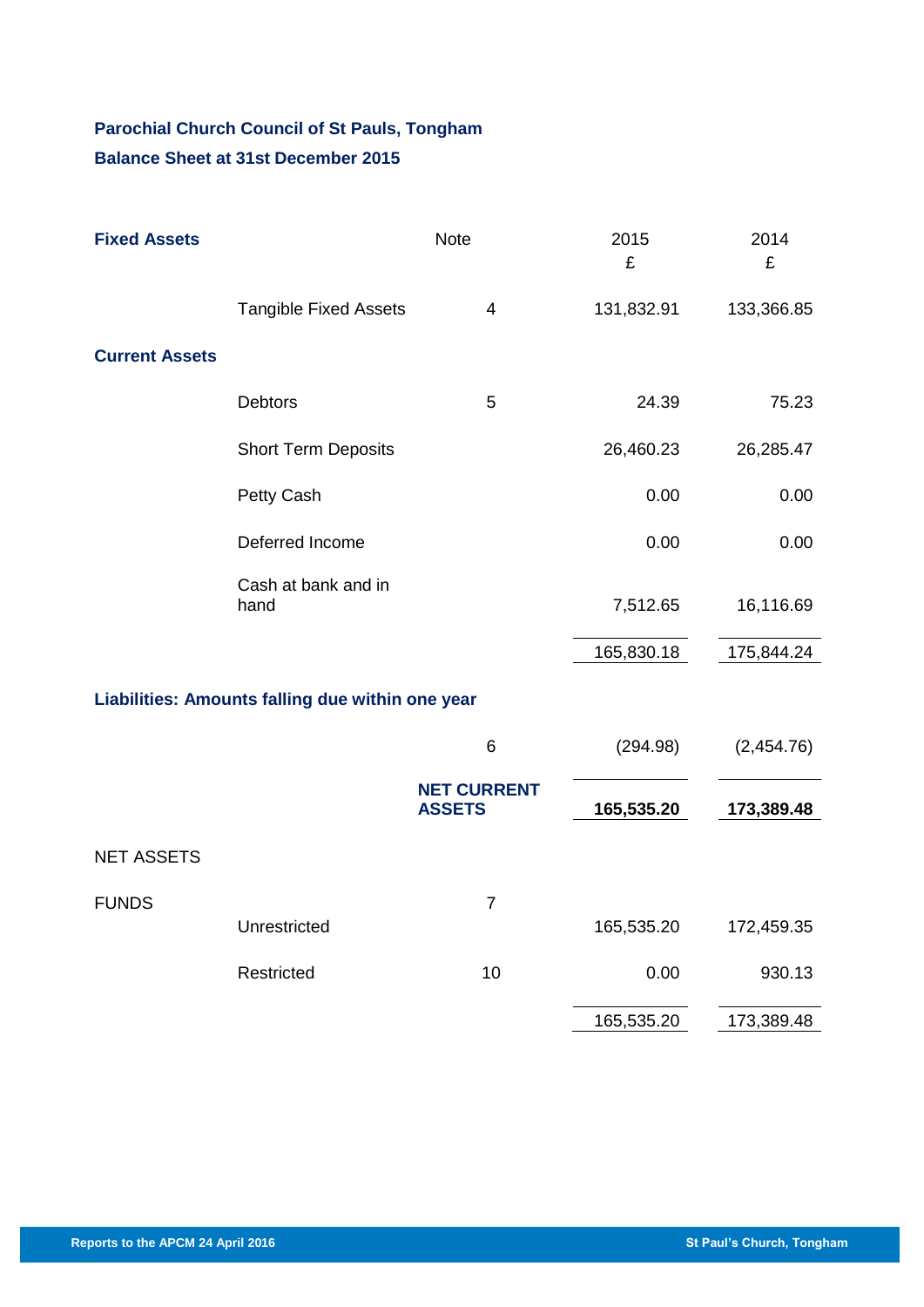## **Deanery Synod Report 2015/2016**

This year we have continued to have very well run and interesting meetings, continuing with the same format and ably run by George Newton (Rural Dean). Each meeting starts off with a short session led by the hosting church, which is normally a bit of news, prayer and worship. There's then an opportunity to hear about things going on in the Deanery, for example the Wellesley project (formally known as the Aldershot Urban Expansion) and also updates from Diocesan and General Synod meetings.

Each meeting we have and invited speaker on a particular topic of interest, and in the 3 meetings this year, we have once again covered some really interesting areas – see below. It's a great opportunity to meet and get to know people from other churches around the deanery, as we chat over tea and cake before the meetings start, or through our break-out discussion groups.

There are formal minutes for each meeting, but I also publish notes for us here at St Paul's, and try and highlight things which I think our church family would be interested in. The notes are filed at the back of the PCC Minutes file, at the back of church – do stop and have a look some time, or if you'd like an electronic copy, just drop me an email at [office@stpaulstongham.org.uk.](mailto:office@stpaulstongham.org.uk)

#### **17 th June 2015 at St Peter's Farnborough – Growth in Maturity and Discipleship**

After an introduction, we broke into small discussion groups to share our own personal experiences of resources or events which have assisted our spiritual growth, or people who have inspired and supported us in our daily walk with Christ. Growth in maturity and discipleship is one of the key areas of our Common Purpose.

#### **15 th October 2015 at St Michael's Aldershot – Growing Younger**

Our own Dave Welch gave a presentation about how the church can 'grow younger'. He gave us a stark and sometimes surprising view on how young people are experiencing life in our deanery today, and a powerful insight into ways that the church could provide what they are needing and looking for. From our breakout group discussions, clearly an area which many churches find challenging, but of vital importance for our future. More detail in my notes, or chat to Dave!

#### **25 th February 2016 at Holy Trinity Aldershot – Waterways Chaplaincy**

The Waterways Chaplaincy is ecumenical and part of a wider movement which is growing, aiming to go out to where people are. 'Workplace matters' is the umbrella organization for all sorts of chaplaincy, aiming to reach people who never come into a church in "the  $3<sup>rd</sup>$  place", ie. 1. Home, 2. Work, 3. The place they want to be. The Basingstoke canal is the  $3<sup>rd</sup>$  place for many people, and the chaplains walk the towpath and spend time with walkers, fishermen, business people on their lunchbreaks, longboat dwellers etc. They aim to help people in practical ways, improve their wellbeing, and answer the big questions of life.

#### **Sally Banks, Kay Tauschwitz**